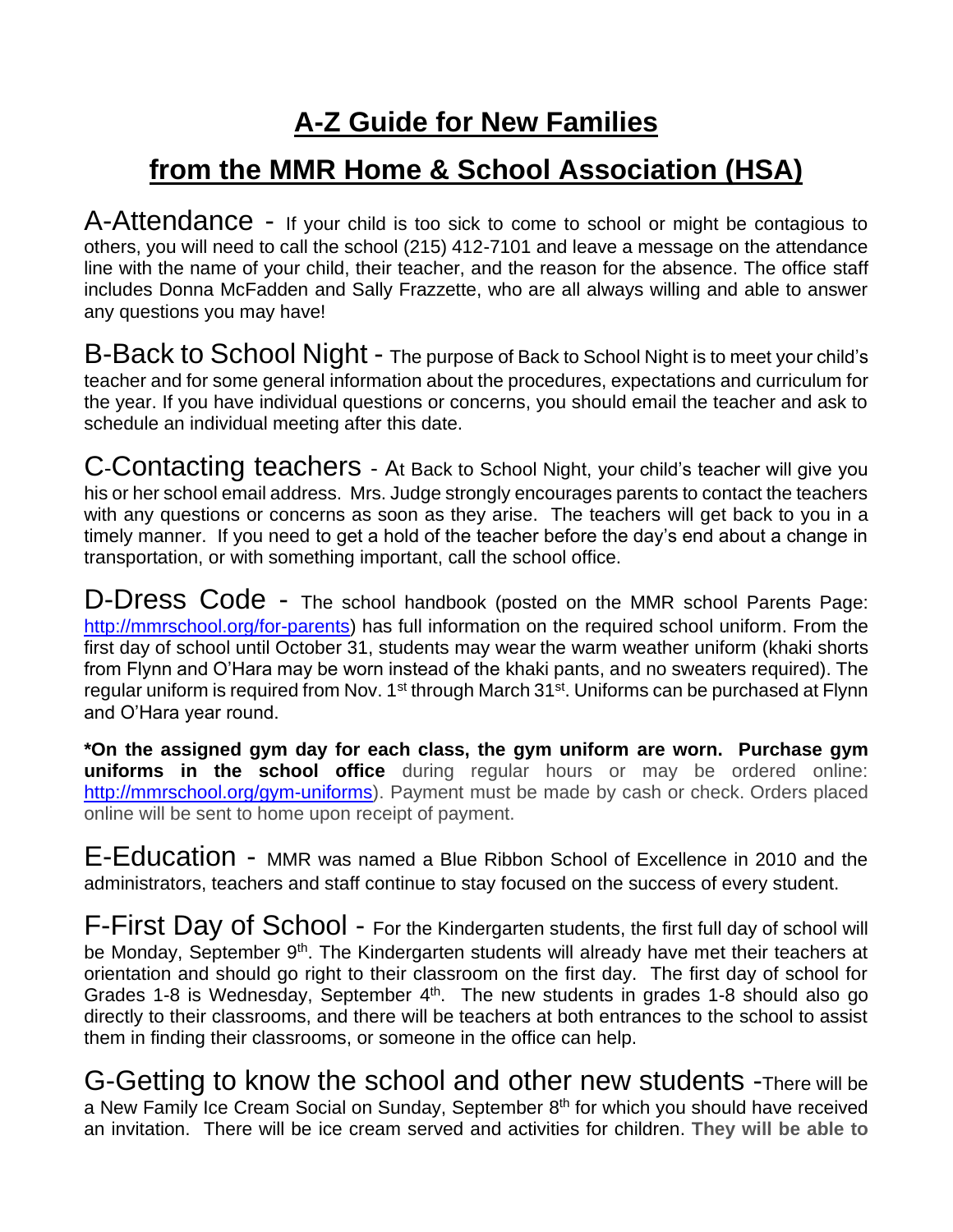**meet new students and get to know each other. This is also a great opportunity for the parents to interact with one another, and meet the HSA Board members to find out what kinds of events are offered throughout the year.**

H-Home and School Association (HSA) - Once you have paid the HSA Membership fee, you are welcome to attend any of the HSA activities throughout the year. Inside your new family envelope is a list of all of the HSA events. You can volunteer for HSA activities online: [http://mmrschool.org/join-get-involved.](http://mmrschool.org/join-get-involved) Let us know which events you would be interested in helping with, and event chairs will reach out to you shortly before each event to coordinate further details.

You do not need a membership card when you attend any of the activities or any of the HSA meetings once you have paid; just simply give your last name at the door.

There are **two HSA General Meetings during the school year (The dates are listed on the school calendar and reminders will be sent out in the Weekly Update).** 

## **Save the Dates: Monday, October 21 and Monday, March 2, at 7:00PM**.

Please plan to attend these meetings to hear more from Mrs. Judge with important school information, to hear from the HSA Board about upcoming activities and ways to get involved, and to hear from special guests about issues pertaining to the school-aged child. \*\***The HSA Board is offers free babysitting at each general meeting so you can attend. Please look for information on how to sign up to take advantage of the free babysitting in the Weekly Notes prior to the general meetings.**

I-Student Illness/Health - If your child has a special health concern, such as allergies or asthma, you will need to contact the school nurse at the beginning of the school year and make an appointment with the nurse to take in any medication needed for the child, as well as an action plan for asthma or allergies. If your child has a specific food allergy, like a peanut or nut allergy, you should also let the teacher know at the beginning of the year, especially if the child will need to sit at a separate table in the cafeteria.

J- Mrs. Judge - Mrs. Judge is the principal of MMR and she has an open door policy. If you need to speak with her, Mrs. Judge's email is [djudge@mmrschool.org.](mailto:djudge@mmrschool.org) She also can be reached by calling the main office phone number (215) 412-7101.

K-Kindergarten - Kindergarten is a big step into the school setting and it will take most children some time to adjust to the full day in school and things like going to the cafeteria, getting to know all the teachers, and seeing the older kids in the hallways. The kindergarten teachers are very aware of the challenges of the first few weeks of school and will make this transition for the kids a positive and stress free one for the children.

L-Lunch Account - The cafeteria offers a hot school lunch every day of the week, as well as drinks and snacks. The daily lunch menu listed by month on the school website. There is also a list of the food ingredients for those students with food allergies. The cafeteria uses a Point of Sale system for lunch, which requires the advanced deposit of funds into each family's lunch account and operates on a declining balance method.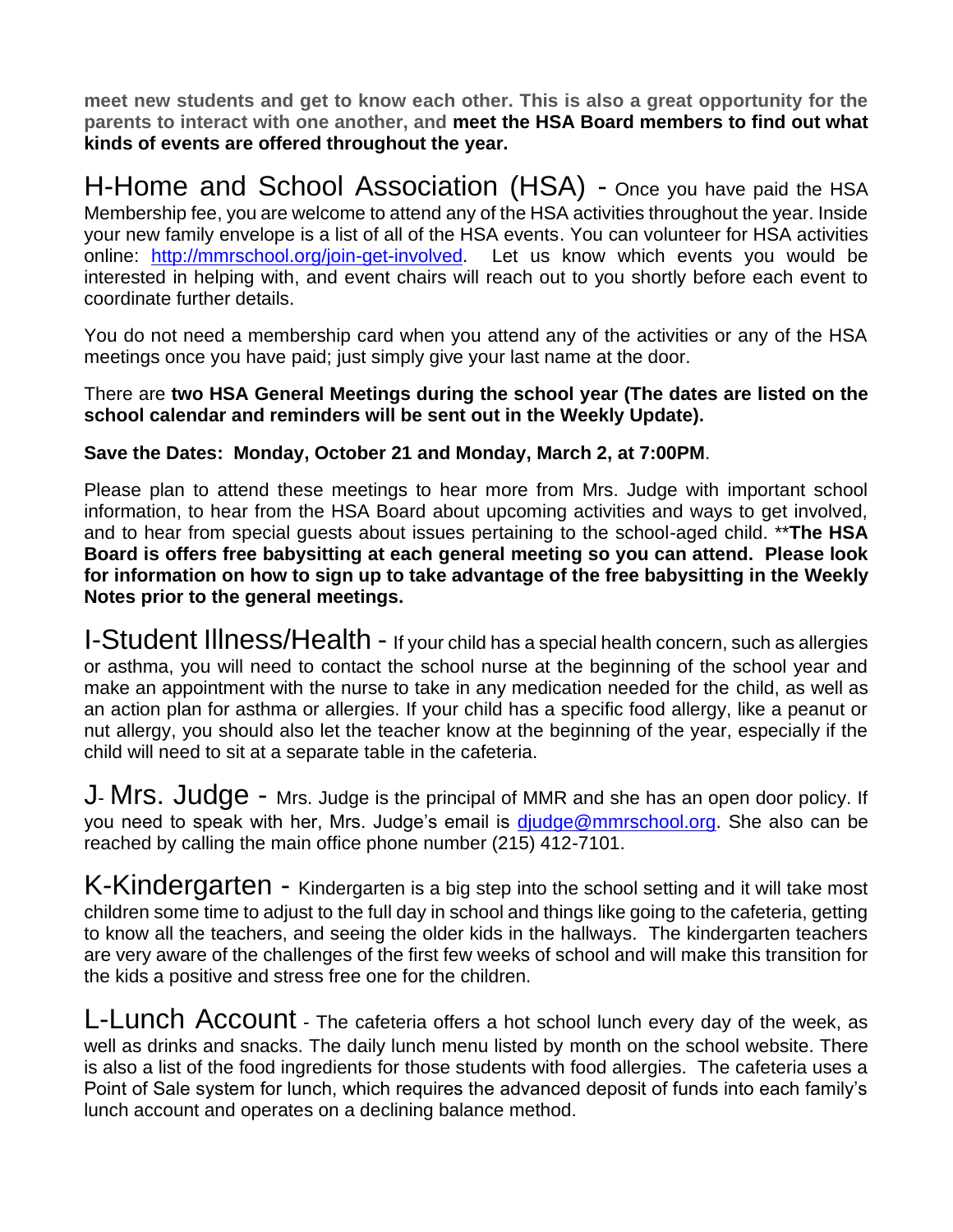- 1) You can send in a deposit for your family's lunch account (if your child will be buying lunch or a snack or drink in the cafeteria at any time throughout the year), by cash or a check with your child in an envelope labeled "Lunch Account" with your family name.
- 2) In addition, you can register online and add to the lunch account be visiting EZSchoolPay.com and pay by Visa or MasterCard (A flat \$4 fee applies per transaction).

Student will have a school nametag with a barcode that will be scanned when buying lunch to keep track of the lunch account. An email will be sent when funds need to be replenished. For questions, contact Mrs. DePaul at 215-412-7101 ext. 568.

M-Medications - Medication should be given to the student before or after school whenever possible. If physician's directions require medicine be administered during the school day, it will be given from the main office or the nurse's office. Authorization forms are required before medication is given. These forms must be signed by the parent AND PHYSICIAN and are available in the office or on the MMR School site Forms page[: http://mmrschool.org/forms.](http://mmrschool.org/forms)All medication must be in its original container.

N-News & Events - On Sunday evenings prior to each school week, an email with The Weekly Update is emailed by the school office. The Weekly Update includes information about upcoming school events and activities, reminders of dates of meetings, days off school, etc. There is also a link with the News and Events under the School tab on the MMR website. Make sure you read the Weekly Update to keep up to date on what is happening in school.

**The HSA Board also encourages you to attend the two general meetings during the school year with information of school events, speakers on topics about the school-aged child and updates on school items. The homeroom with the highest number of parent attendees at the general meetings will receive a free dress down day.**

**\*Names of families who have attended both general meetings are placed in a drawing for a chance to win one of four \$250 tuition vouchers for the next school year.**

O-Opportunities to get involved - There are many opportunities during school and after school for students to get involved. Many of the student clubs are only offered for upper grade students, but some of the student clubs offered at MMR are:

- 
- **Project Peace Art Studio**
- **MMR Honors Club Odyssey of the Mind**
- **MMR Service Club Reading Olympics**
- **Voices of Praise Theatre Arts Club**

• **Student Council Junior and Senior Band** 

P-Parent Participation - If you would like to get involved and meet other parents, there are many opportunities to volunteer at school and at school functions. The HSA relies on the help of parent volunteers to guarantee events can happen year after year. In addition to the sign-up sheets that will be available at the New Family Social, Back to School Night, and at the General Meetings. Parents can also sign up to help at a school event on the MMR website, under HSA tab and then click on "browsing our Volunteer form" link. We ask you to find something you are interested in getting involved with because without parent volunteers, these events would not be possible.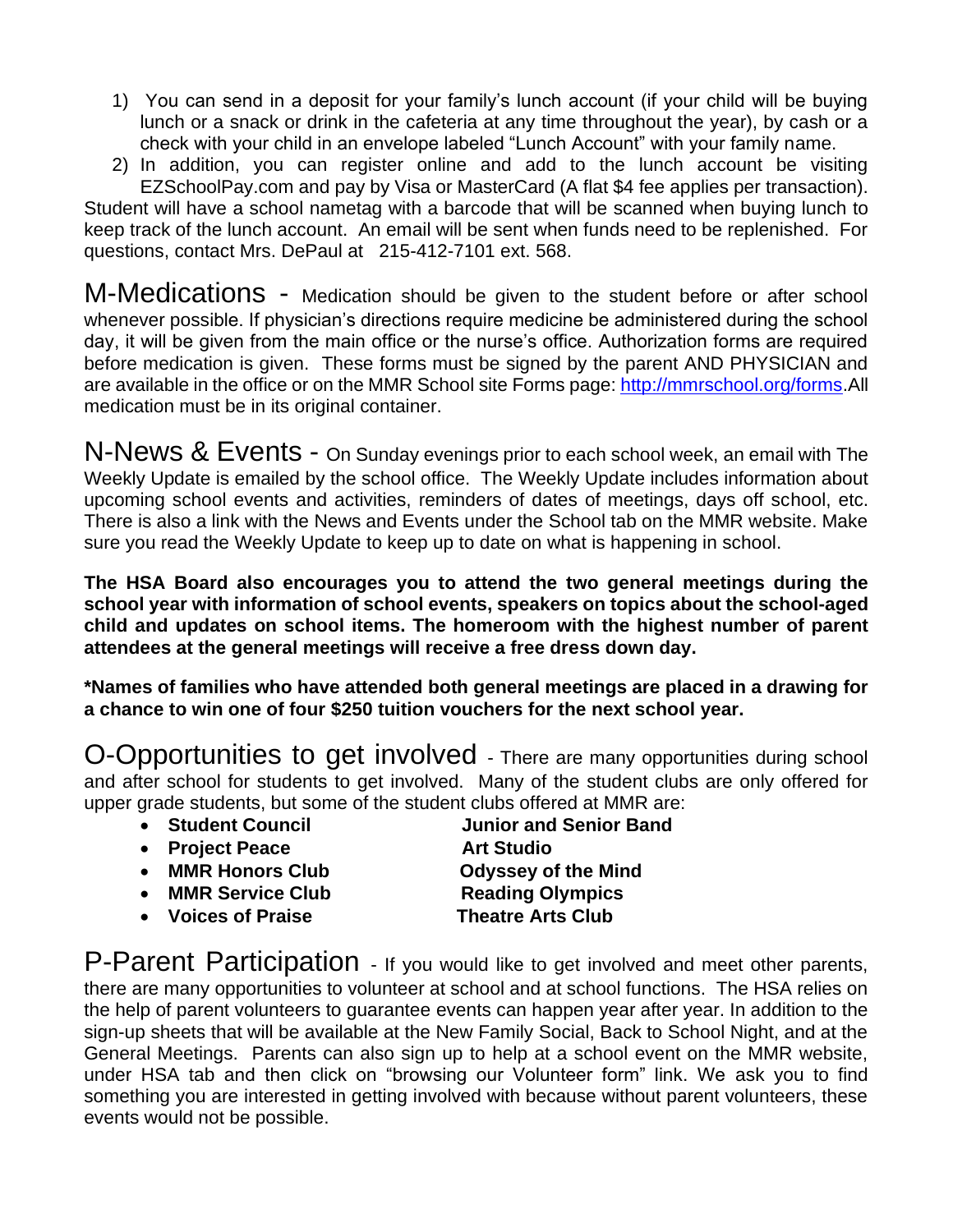Q-Questions -As new parents to MMR, there are always questions you may have, and until you have been through a full year at the school, there may be things you just don't know much about or feel you have enough information for. For these questions, contact the HSA Members by email: [hsa@mmrschool.org.](mailto:hsa@mmrschool.org) (They are all veteran parents and will be happy to answer even the simplest question because sometimes you don't know until you ask). You also can call the school office, they will be happy to answer your questions too!

 $\mathsf{R}\text{-}\mathsf{Recess}$  - If the weather is good (not raining or snowing or freezing), the students will be outside for recess daily. For the winter months, make sure your child wears to school what you would want them to wear out to recess.

S-School supplies - There is a list of the supplies parents need to provide on the MMR School Stationery and Supplies page: [http://mmrschool.org/stationery-and-supplies,](http://mmrschool.org/stationery-and-supplies) but then the individual teachers might ask for additional supplies at Back to School Night and/or on their individual teacher page.

T-Teachers Websites - On the school website, under the "For Students" tab, you can find the "Teachers Websites" pages: [http://mmrschool.org/homework-sites.](http://mmrschool.org/homework-sites)

This will take you to the list of all the teachers K-8 including the special subject teachers. If you click on the name of your child's teacher, it will take you to his/her teacher page, which has an announcement page with important information/dates specific to your child's class, as well as homework (for students in grades 1-8), a calendar of events, and the class schedule, etc.

**You should look at the teacher page each night,** as many teachers use this as a supplement to what students should be writing down in their homework assignment book.

U-Uniform Sale -At each of the HSA General meeting, a used uniform sale will be set up 30 minutes prior to the start of the meeting. Here, you can purchase gently worn and used uniform items. All items are \$1.00 with the exception of kilts and jumpers, which are \$5.00. All proceeds are donated back to MMR. For more information on the uniform exchange or with questions, contact Kimberly O'Neill at: [Kimberly\\_petit28@yahoo.com](mailto:Kimberly_petit28@yahoo.com)

V-Volunteers - Parent volunteers are needed, sometimes to help in the classroom and often to assist with HSA sponsored events. In order to be a volunteer, adults must have several clearances on file with the school. Please visit [https://www.mmrschool.org/volunteer](https://www.mmrschool.org/volunteer-requirements)[requirements](https://www.mmrschool.org/volunteer-requirements) for details and links to obtain these clearances. They are free for volunteers and will allow you to participate in many wonderful activities with your child(ren).

W-Website - The MMR school website ( [www.mmrschool.org](http://www.mmrschool.org/),) is the place to go to find out any information you should need to know. You can find the teacher's email addresses (under Staff Directory link), the school calendar, information about academics and school handbook. MMR is "going green" and therefore, much of the communication to parents from teachers, administration and the HSA will be through the school website and email.

X-Xtracurricular activities - In addition to the school-sponsored clubs mentioned above, MMR's CYO Sports include boys baseball, girls softball, girls volleyball, track and field,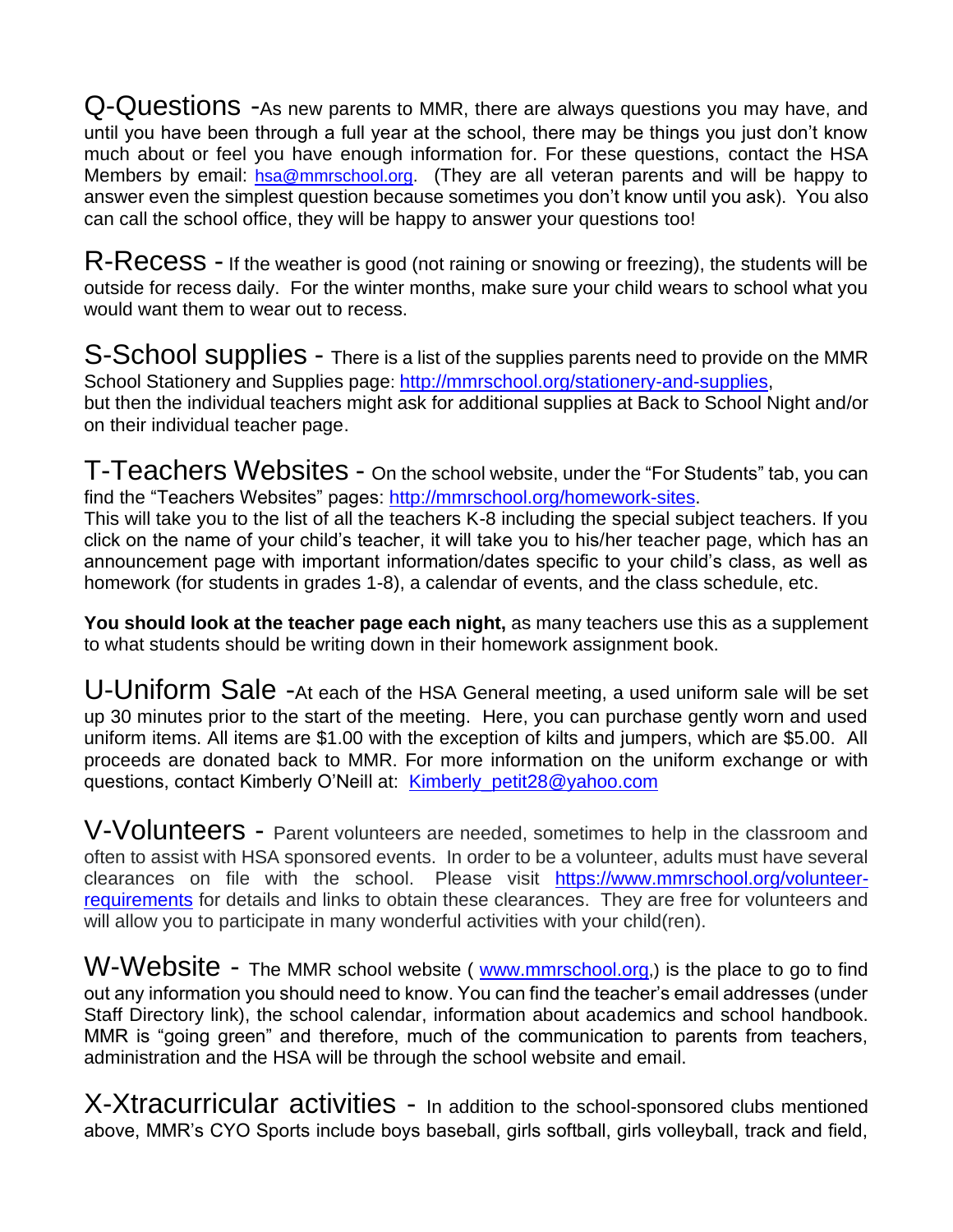cross country, boys and girls intramural basketball, football, co-ed soccer, and cheerleading. Information on registration for fall, winter, and spring sports can be found on [www.mmrschool.org](http://www.mmrschool.org/) and by clicking on the MMR CYO page (under useful links on the bottom of the site).

Y-You are Important to us - Each family and each child at MMR school is very important to us. The HSA looks forward to getting to know you!

Z-Zero - The number of silly questions you can ask as a new parent. So just ask!

## **MMR HOME AND SCHOOL ASSOCIATION EVENTS 2019-2020 SCHOOL YEAR**

September

#### **Kindergarten & New Family Coffee**

*Friday, September 6, 2019; 8:30-10:30am* Join us for coffee and treats and learn more about the Home and School Association. Held in the main school lobby.

#### **Kindergarten & New Family Social**

*Sunday, September 8, 2019; 2-4pm*

Welcome to MMR! Get to know your new classmates with this fun family get-together. Held in the Catholic Education Center (main school gymnasium).

**October** 

## **7-8th Grade Dance**

*Saturday, October 5, 2019; 7-10pm*

Open to MMR students and their friends attending other area schools. Tickets available at the door. Held in the Catholic Education Center (main school gymnasium).

## **Fall Festival**

*Saturday, October 12, 2019; 1-9pm*

Whether you prefer tricks or treats, here's Halloween fun for your family. Join us at Delaware Valley College for hayrides, pumpkin picking and other classic fall activities ideal for the entire family.

## **Designer Bag Bingo**

*Friday, October 18, 2019; 7-10pm (Doors will open early at 6pm)*  Get your girlfriends together for this popular and fun bingo night, and your chance to win a designer bag. The event sold out last year, so get your tickets early.

## **K-6th Grade Skating Party**

*Saturday, October 27, 2019; 4:30-6:30pm* Join us at Inline 309 in Hatfield for some skating fun! Pretzels and water will be available for purchase.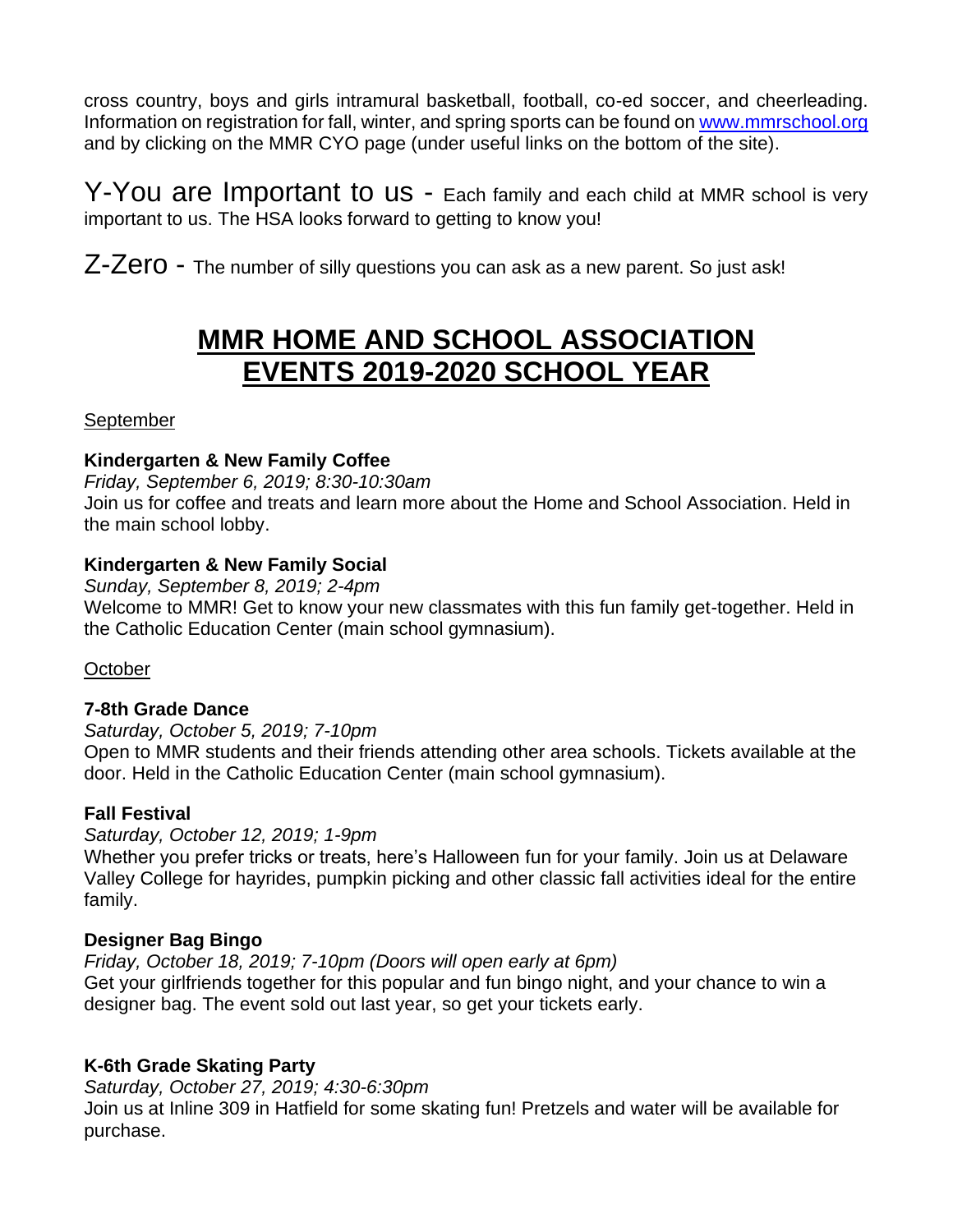#### November

#### **Donuts With Dad**

*Last Names A-L: Monday, November 7, 2019; 7:30-8:15am Last Names M-Z; Tuesday, November 8, 2019; 7:30-8:15am* Before you rush to work and school, take a break out for breakfast. Sweet treats, juice, and milk will be served. Held in the Catholic Education Center (main school gymnasium).

#### **7-8th Grade Dance**

*Saturday, November 16, 2019; 7-10pm* Open to MMR students and their friends attending other area schools. Tickets available at the door. Held in the Catholic Education Center (main school gymnasium).

#### December

#### **Secret Santa Workshop**

#### *December 2-December 6, 2019*

It's the season of giving, and your kids want in on the fun, too. During this in-school shopping event, classes will visit a mini shop set up in the school library and have the opportunity to purchase gifts for their family.

#### **Breakfast with Santa**

#### *Saturday. December 14, 2019; 9 am–noon*

He needed a break from making his list and checking it twice, so Santa's taking a break at MMR. Join us for a full breakfast spread, special Christmas games and crafts, and of course, photos with the big guy. Held in the Catholic Education Center (main school gymnasium).

January

## **Family BINGO Night**

*Saturday January 11, 2020; 7-9:30pm* Enjoy a few rounds of the classic game and a night of family fun. Held in the Catholic Education Center (main school gymnasium).

#### **Catholic Schools Week events**

*January 27-January 31, 2020*

The HSA is proud to help celebrate the many people that make our Catholic school great. Events include the Grandparent's Day Art Show on Sunday, Wednesday's Open House, and in-school teacher and student appreciation events.

## **Blood Drive**

#### *Friday, January 31, 2020; 3-8pm*

In partnership with the American Red Cross. Held in the Catholic Education Center (main school gymnasium).

#### February

**7-8th Grade Dance** *Saturday, February 1, 2020; 7-10pm*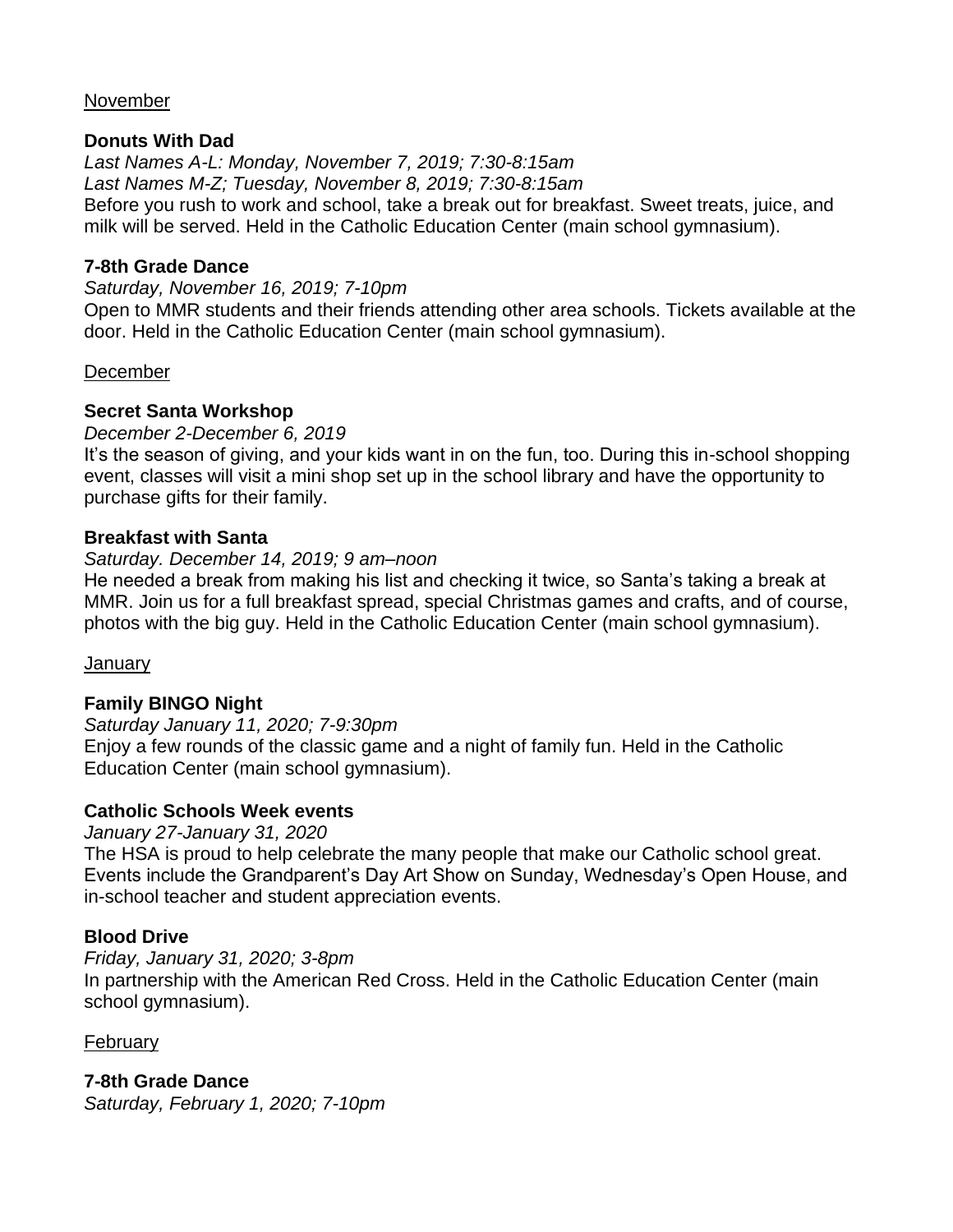Open to MMR students and their friends attending other area schools. Tickets available at the door. Held in the Catholic Education Center (main school gymnasium).

#### March

#### **5 th Grade Social**

*Saturday, March 7, 2020; 7-9pm* Welcome to the middle school years! Kick off being an upperclassman with a celebration just for you. Held in the Catholic Education Center (main school gymnasium).

#### **Adult Trivia Night**

*Saturday, March 21, 2020; 7-10pm* Save the date: details to be released soon!

#### April

## **6-8th Grade Dance**

*Saturday, April 4, 2020; 7-10pm* Open to MMR students and their friends attending other area schools. Tickets available at the door. Held in the Catholic Education Center (main school gymnasium).

#### May

#### **Mommy Market**

*Saturday, May 2, 2020; 8:00am-1:00pm* Save the date: details to be released soon!

#### **6-8th Grade Dance**

*Saturday, May 9, 2020; 7-10pm* Open to MMR students and their friends attending other area schools. Tickets available at the door. Held in the Catholic Education Center (main school gymnasium).

#### **Muffins With Mom**

*Last Names A-L: Thursday, May 14, 2020; 7:30-8:15am Last Names M-Z; Friday, May 15, 2020; 7:30-8:15am* Before you rush to work and school, take a break out for breakfast. Sweet treats, juice, and milk will be served. Held in the Catholic Education Center (main school gymnasium).

#### **Daddy/Daughter Event**

*Saturday, May 16, 2020; 7-10pm* Save the date: details to be released soon!

June

#### **End of Year Picnic**

*Thursday, June 11, 2020 9-11am*

School's almost out for summer! Celebrate another amazing year with this all-school party on the school grounds featuring crafts, food, and fair-style fun.